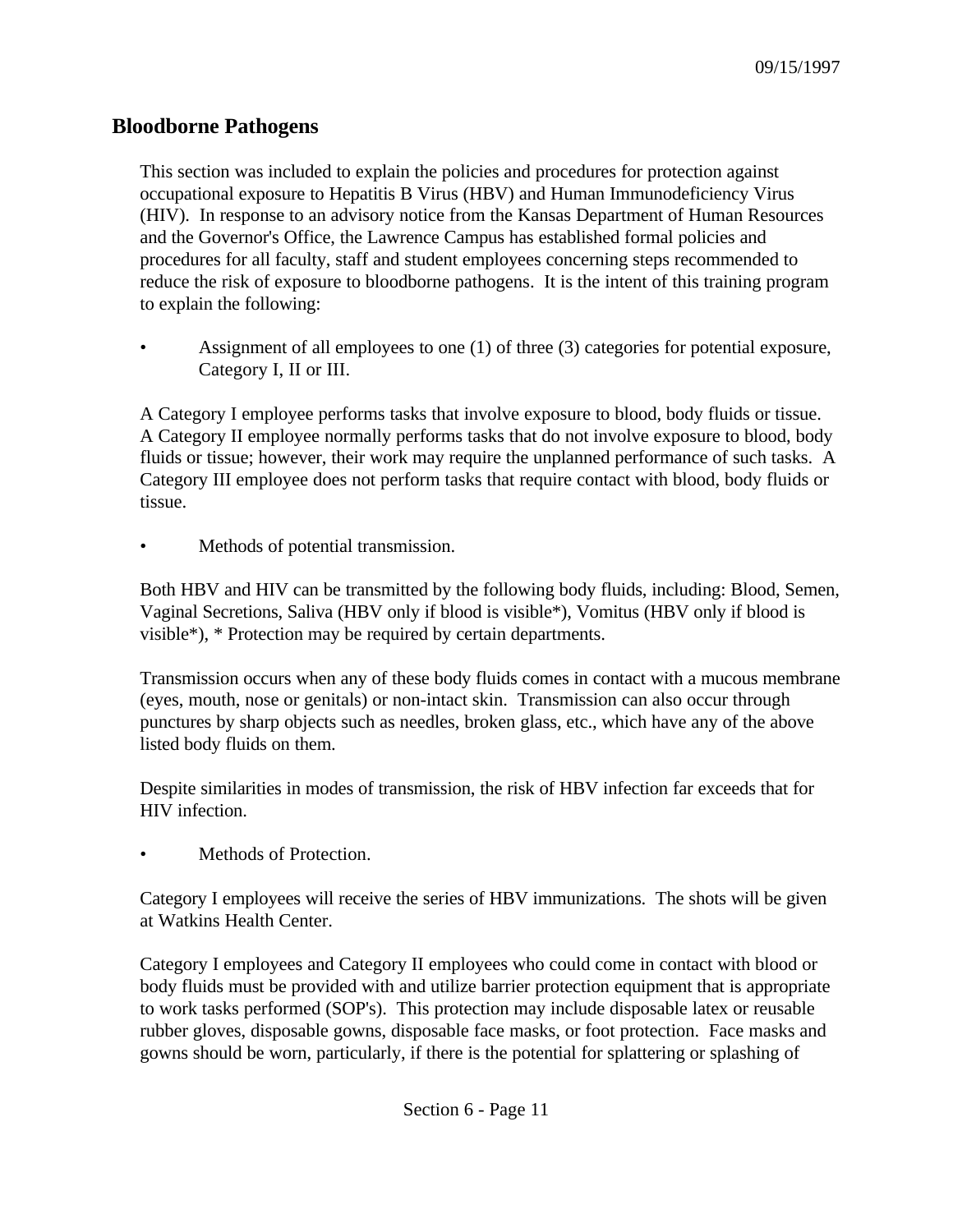blood or body fluid. Wash hands thoroughly and frequently.

• Actions To Take When a Person is Exposed To Blood or Body Fluids In The Performance of Work Tasks.

Stop what you are doing.

Remove contaminated clothing (disposable or otherwise) immediately. Non- disposable clothing should be placed in an approved bag and laundered (at university expense). Disposable clothing should be placed in an approved bag or container for disposal. Disposal suits will be provided for temporary use if an employee's regular clothing should become contaminated.

Wash the exposed skin area for two minutes with soap and water. If water is not immediately available, you may use hand cleaner, towelettes, etc. Then, when water is available, wash hands thoroughly.

Report the incident to your supervisor.

Any employee who has been exposed to blood or body fluids or suffers a wound as a result of contact with a sharp object or equipment that is contaminated should go to the Lawrence Memorial Hospital Emergency Room for treatment immediately (WITHIN TWENTY-FOUR (24) HOURS). The treatment may include the necessity to start the series of HBV inoculations. Again, it is imperative that treatment begin within twenty-four (24) hours of exposure.

• Action to Take With Contaminated Materials, Equipment or Disposable Clothing.

All contaminated materials, including sanitary napkins and tampons, equipment or disposable clothing must be placed in approved, marked bags or containers for proper disposal. Sharp objects, including needles, glassware, etc., must be placed in containers that will prevent injury to employees who are removing such material for disposal. If necessary, items, particularly those involving liquids, may need to be placed in double bags to reduce the possibility of leakage. Use appropriate barrier protection when handling contaminated materials. Spills should be cleaned using ten (10) percent chlorox solution or EPA approved\* disinfectant (you would not want to use chlorox solution on carpet, upholstered furniture, etc.) If maintenance and service employees or non-laboratory personnel find blood or fluid contaminated materials, sharps (glass, syringes, etc.) in the trash or room, leave it alone. Contact laboratory personnel to have it removed. If laboratory personnel are not available or chose not to remove contaminated materials, contact the Environment, Health and Safety Office, 864-4089.